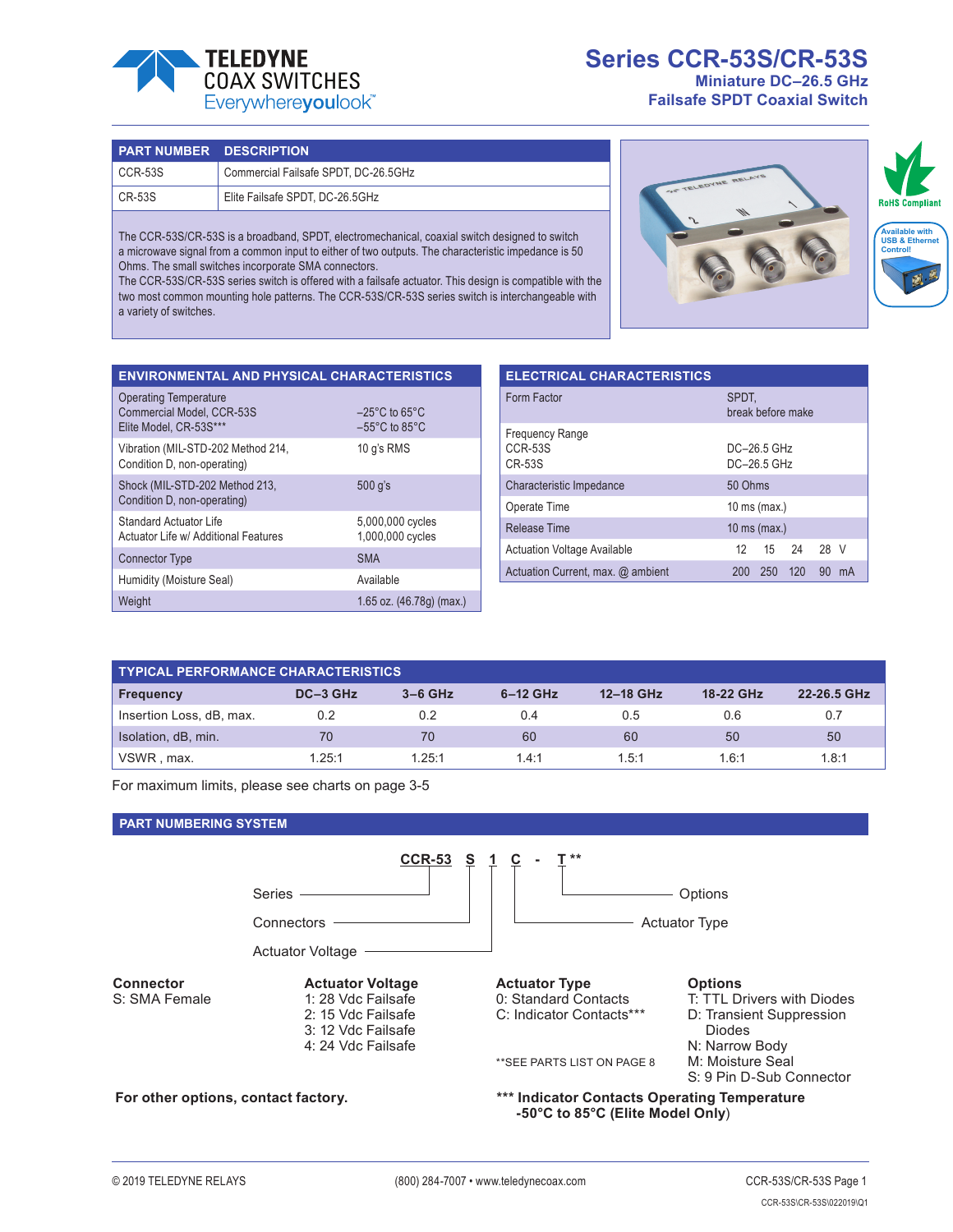## **Series CCR-53S/CR-53S Miniature DC–26.5 GHz**

**Failsafe SPDT Coaxial Switch**



## **SCHEMATICS AND MECHANICAL OUTLINE**





P/N 2706650 **"-s option" 9-pin d-sub connector (example: ccr-53s10-s)**

| 9 PIN D-SUB PINOUT FOR FAILSAFE SPDT |              |            |                            |            |  |  |  |  |
|--------------------------------------|--------------|------------|----------------------------|------------|--|--|--|--|
| <b>OPTIONS</b>                       |              |            |                            |            |  |  |  |  |
| Pin<br>No.                           | <b>Basic</b> | <b>TTL</b> | Indicators &<br><b>TTL</b> |            |  |  |  |  |
|                                      | $\ddot{}$    | $\ddot{}$  |                            |            |  |  |  |  |
| 2                                    |              |            |                            |            |  |  |  |  |
| 3                                    |              |            | Common                     | Common     |  |  |  |  |
| 4                                    |              |            |                            |            |  |  |  |  |
| 5                                    |              |            |                            |            |  |  |  |  |
| 6                                    |              |            | <b>Vsw</b>                 | <b>Vsw</b> |  |  |  |  |
| 7                                    |              | A          |                            | A          |  |  |  |  |
| 8                                    |              | B          |                            | B          |  |  |  |  |
| $\mathbf{Q}$                         |              | $\cap$     |                            | ◠          |  |  |  |  |

| <b>TRUTH TABLE (with TTL option)</b> |              |                |                              |   |  |  |  |
|--------------------------------------|--------------|----------------|------------------------------|---|--|--|--|
| Logic<br>Input                       |              | <b>RF Path</b> | Indicator<br>(if applicable) |   |  |  |  |
|                                      | IN<br>to $1$ | IN<br>to $2$   |                              | А |  |  |  |
|                                      | On           | Off            |                              | C |  |  |  |
|                                      | ገff          |                |                              |   |  |  |  |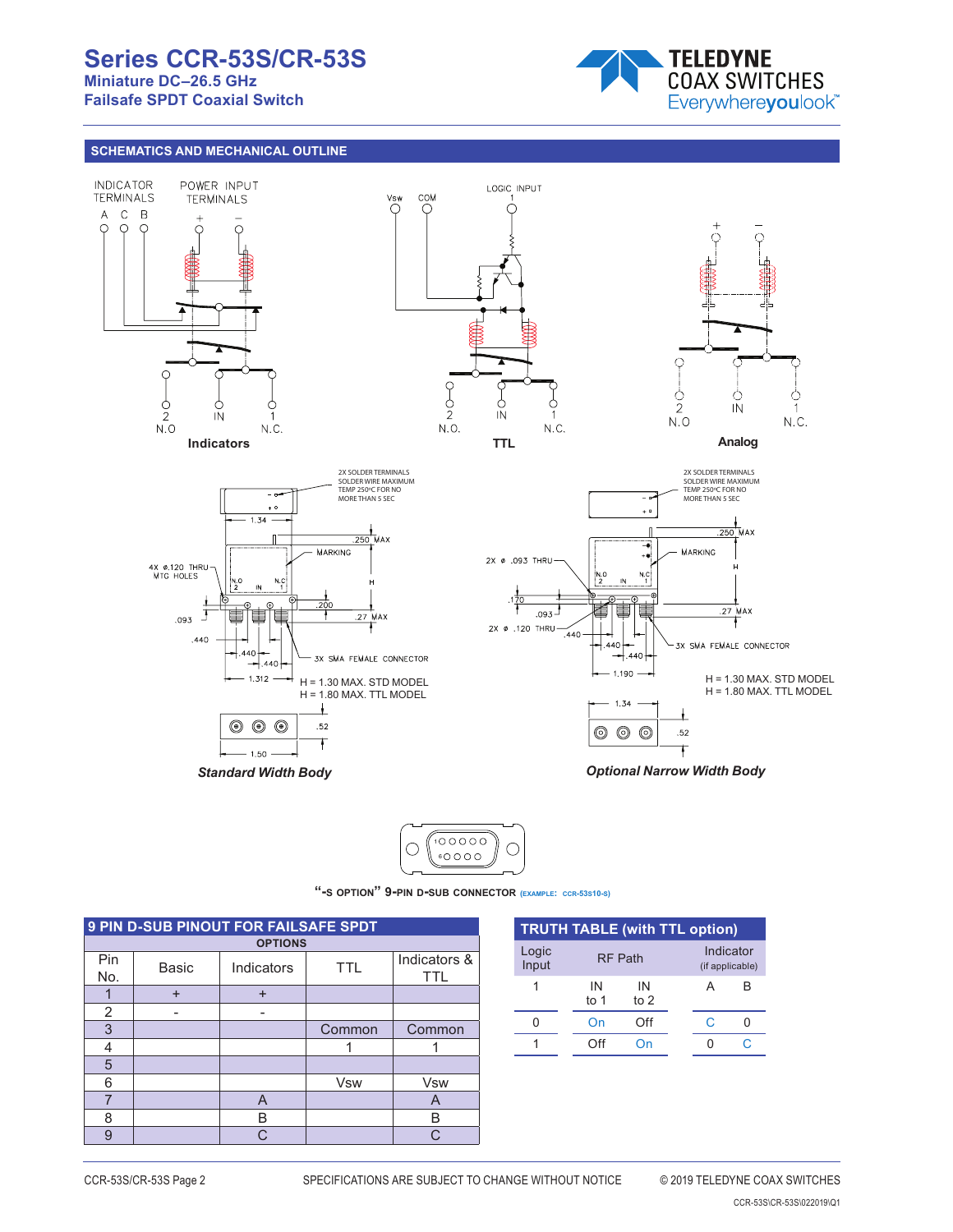

#### **TYPICAL NARROWBAND RF INSERTION LOSS PERFORMANCE CURVES**









**Insertion Loss ( 12-16 GHz ) 0.0 -0.1 -0.2** Insertion Loss (dB) **Insertion Loss (dB) -0.3 -0.4 -0.5 -0.6 -0.7 -0.8 -0.9**  $-1.0$   $\frac{1}{12}$ **12 12.5 13 13.5 14 14.5 15 15.5 16 Frequency ( GHz )**



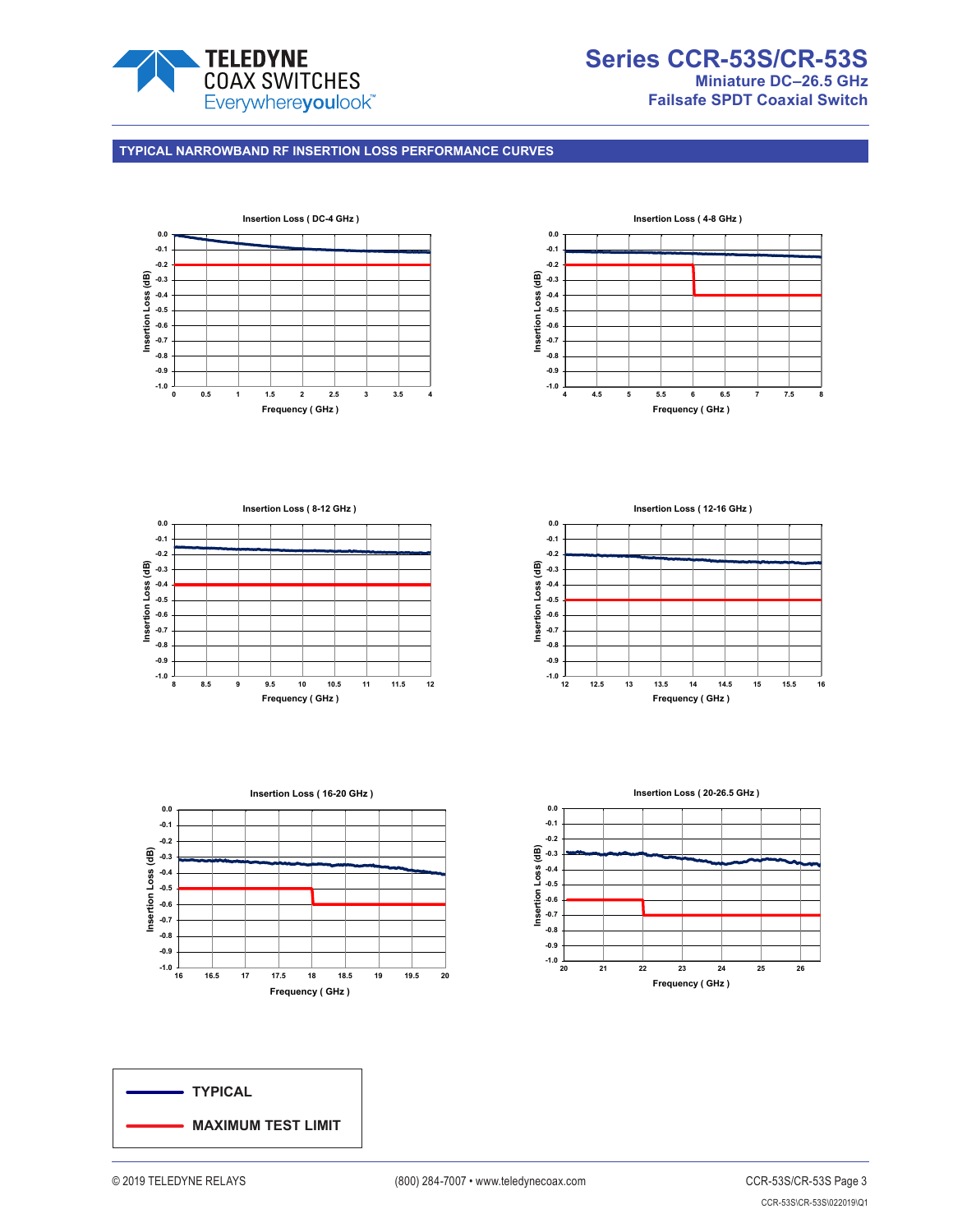## **Series CCR-53S/CR-53S Miniature DC–26.5 GHz Failsafe SPDT Coaxial Switch**



**TYPICAL NARROWBAND RF ISOLATION PERFORMANCE CURVES**













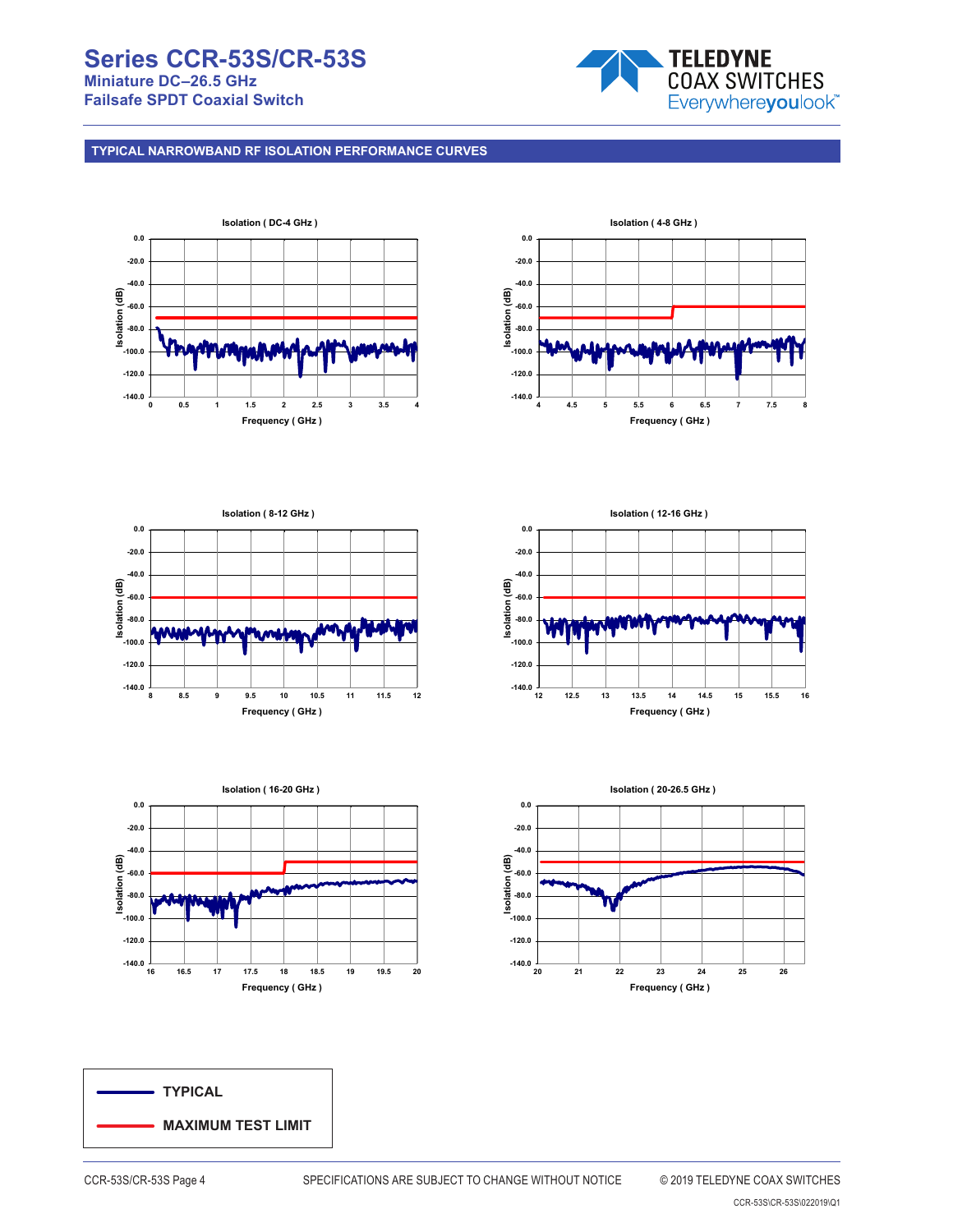

**Series CCR-53S/CR-53S Miniature DC–26.5 GHz Failsafe SPDT Coaxial Switch**

## **TYPICAL NARROWBAND RF VSWR PERFORMANCE CURVES**











**VSWR ( 12-16 GHz )**



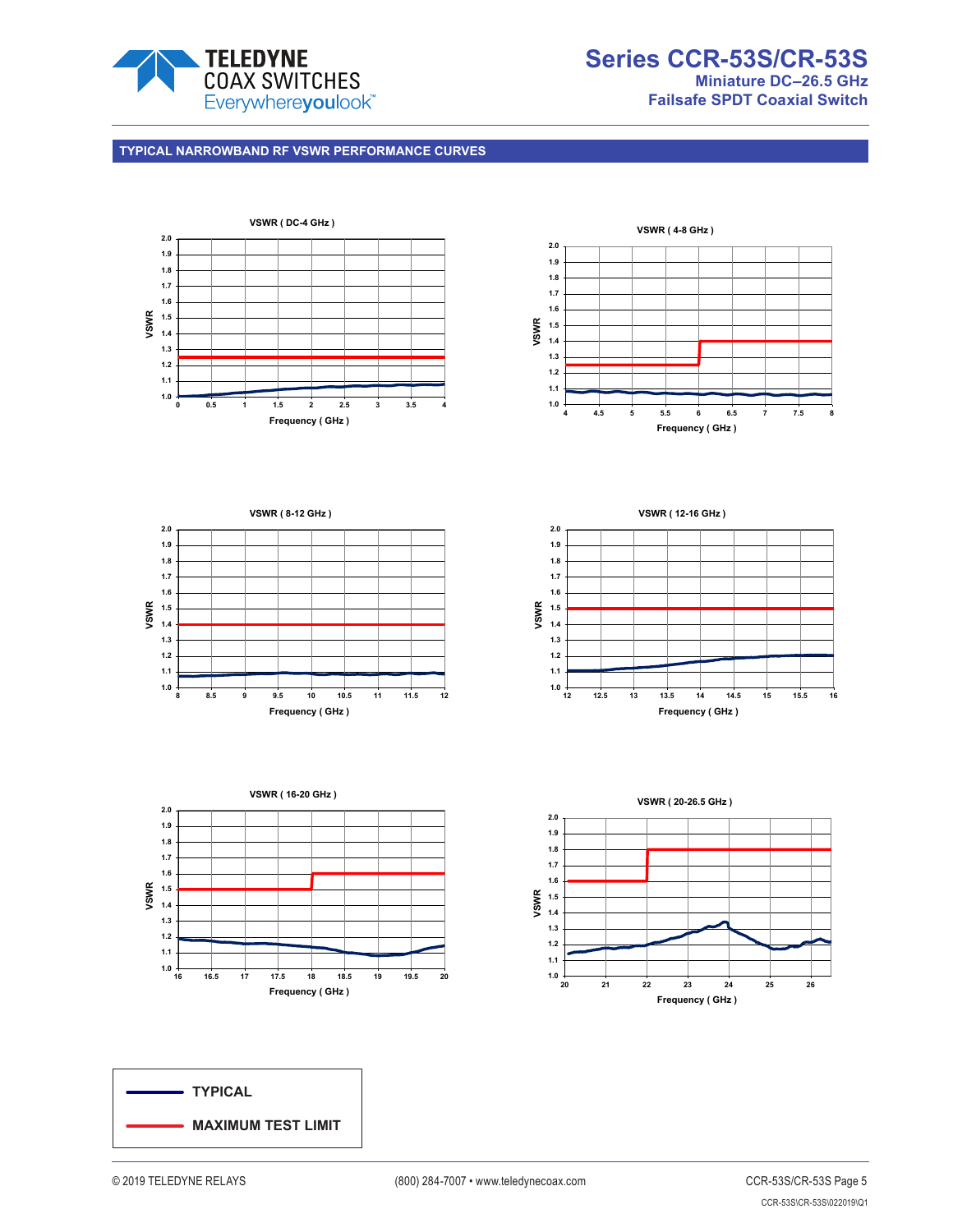

**TYPICAL POWER PERFORMANCE CURVE**

# **Power Handling vs. Frequency**



Estimates based on the following reference conditions:

- Ambient temperature of 40°C or less
- Sea level operation
- Load VSWR of 1.20:1 maximum

• No high-power (hot) switching

Please contact Teledyne Coax Switches for derating factors when applications do not meet the foregoing reference conditions.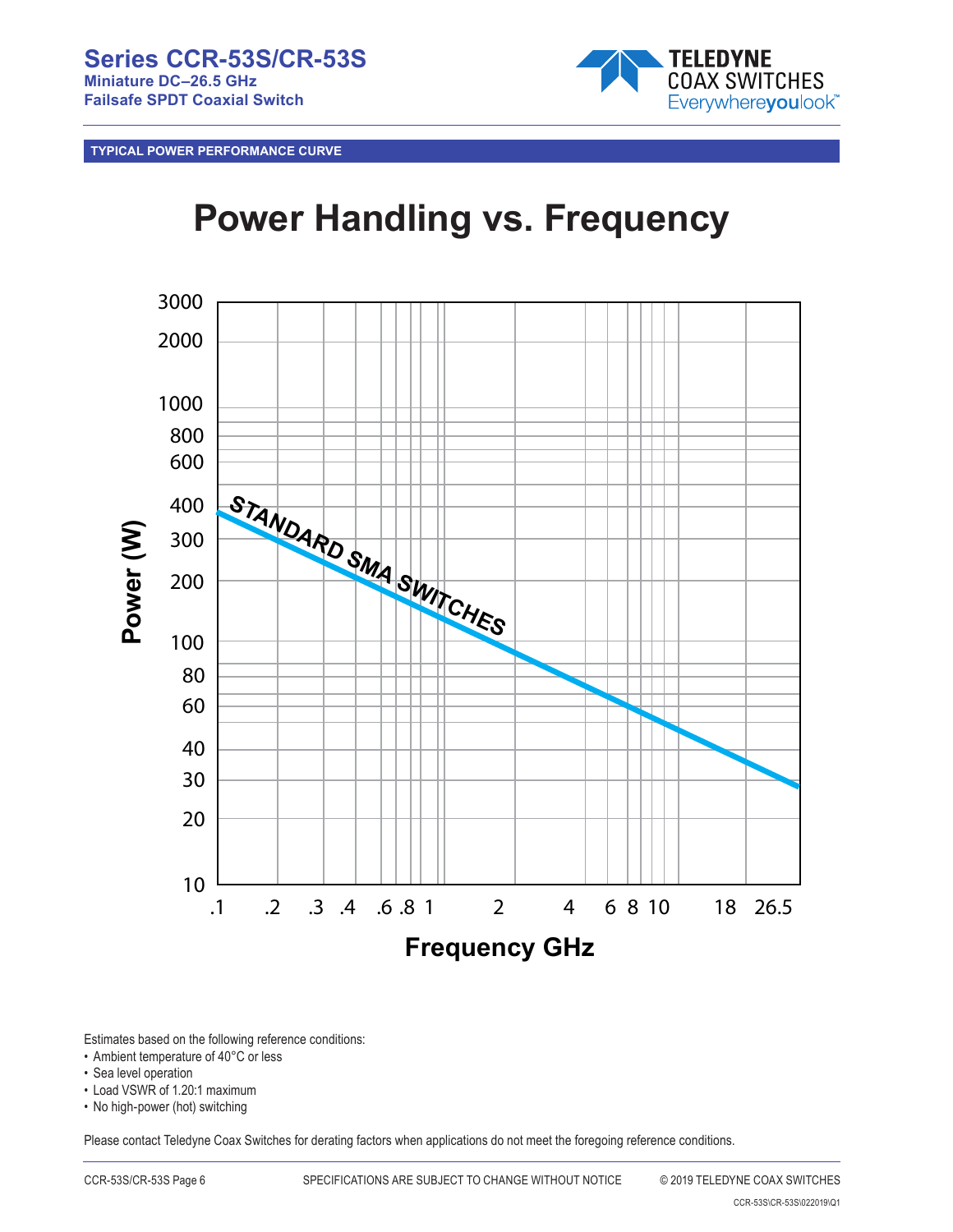

#### **GLOSSARY**

#### **Actuator**

An actuator is the electromechanical mechanism that transfers the RF contacts from one position to another upon DC command.

#### **Arc Suppression Diode**

A diode is connected in parallel with the coil. This diode limits the "reverse EMF spike" generated when the coil deenergizes to 0.7 volts. The diode cathode is connected to the positive side of the coil and the anode is connected to the negative side.

#### **Date Code**

All switches are marked with either a unique serial number or a date code. Date codes are in accordance with MIL-STD-1285 Paragraph 5.2.5 and consist of four digits. The first two digits define the year and the last two digits define the week of the year (YYWW). Thus, 1032 identifies switches that passed through final inspection during the 32nd week of 2010.

#### **Failsafe**

A failsafe switch reverts to the default or failsafe position when actuating voltage is removed. This is realized by a return spring within the drive mechanism. This type of switch requires the continuous application of operating voltage to select and hold any position. (Multi-position switches are normally open with no voltage applied).

#### **Indicator**

Indicators tell the system which position the switch is in. Other names for indicators are telemetry contacts or tellback circuit. Indicators are usually a set of internally mounted DC contacts linked to the actuator. They can be wired to digital input lines, status lights, or interlocks. Unless otherwise specified, the maximum indicator contact rating is 30 Vdc, 50 mA, or 1.5 Watts into a resistive load.

#### **Isolation**

Isolation is the measure of the power level at the output connector of an unconnected RF channel as referenced to the power at the input connector. It is specified in dB below the input power level.

#### **SPDT Switch**

A single-pole double-throw, bi-directional switch that can be used as having one input and two outputs or two inputs and one output.

#### **Switching Time**

Switching time is the total interval beginning with the arrival of the leading edge of the command pulse at the switch DC input and ending with the completion of the switch transfer, including contact bounce. It consists of three parts: (1) inductive delay in the coil, (2) transfer time of the physical movement of the contacts, and (3) the bounce time of the RF contacts.

#### **TTL Switch Driver Option**

As a special option, switch drivers can be provided for both failsafe and latching switches, which are compatible with industry-standard low-power Schottky TTL circuits.

#### **Performance Parameters vs Frequency**

Generally speaking, the RF performance of coaxial switches is frequency dependent. With increasing frequency, VSWR and insertion loss increase while isolation decreases. All data sheets specify these three parameters as "worst case" at the highest operating frequency. If the switch is to be used over a narrow frequency band, better performance can be achieved.

#### **Actuator Current vs Temperature**

The resistance of the actuator coil varies as a function of temperature. There is an inverse relationship between the operating temperature of the switch and the actuator drive current. For switches operating at 28 VDC, the approximate actuator drive current at temperature, T, can be calculated using the equation:

$$
I_T = \frac{I_A}{[1 + .00385 (T-20)]}
$$

**Where:**

**I <sup>T</sup>** = Actuator current at temperature, T

**I** Room temperature actuator current see data sheet

**T** = Temperature of interest in  $^{\circ}$ C

#### **Magnetic Sensitivity**

An electro-mechanical switch can be sensitive to ferrous materials and external magnetic fields. Neighboring ferrous materials should be permitted no closer than 0.5 inches and adjacent external magnetic fields should be limited to a flux density of less than 5 Gauss.

#### **SPECIAL FEATURE**

**Switching High-Power or Highly Sensitive Signals** Ensure the most linear response with the best galvanically matched contact system in the industry. Extremely low passive intermodulation is standard on all of our switches.

| Carrier<br>Frequency 1 | Carrier<br>Frequency 2       | PIM 3rd Order<br>Frequency |                              | PIM 5th<br>Order Fre-<br>quency |
|------------------------|------------------------------|----------------------------|------------------------------|---------------------------------|
| 870 MHz                | 893 MHz                      | 847 MHz                    |                              | 824 MHz                         |
|                        | 3rd Order<br>Intermodulation |                            | 5th Order<br>Intermodulation |                                 |
| <b>SPDT</b>            |                              | $-91$ dBm                  |                              | $-110$ dBm                      |
|                        |                              | $-134$ dBc                 |                              | $-153$ dBc                      |